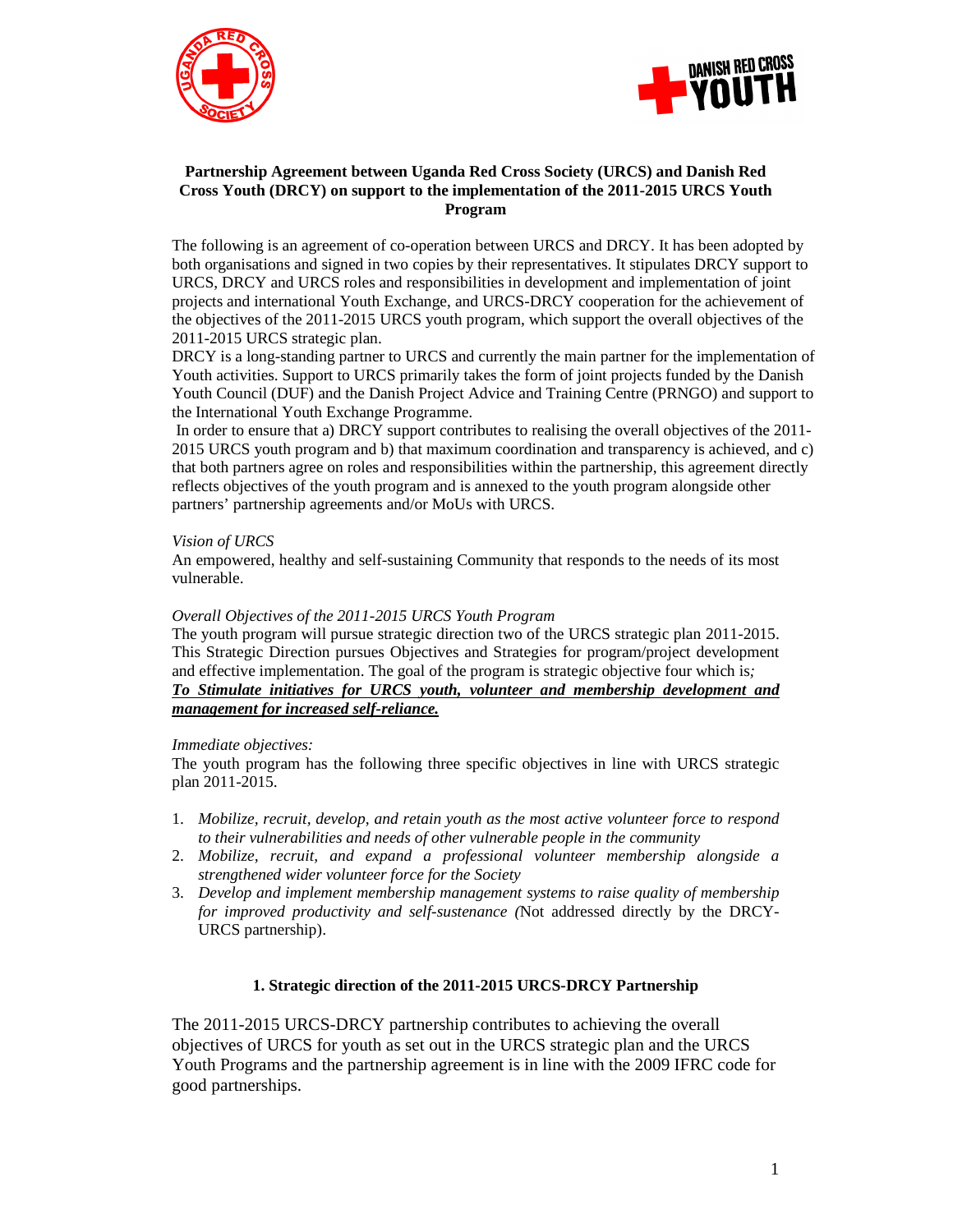



In addition, the partnership will, in the course of the next five years, pursue the distinct strategic direction of constantly striving to increase the capacity to respond to the needs of the *most* vulnerable youth, including focusing on improving advocacy efforts for the most vulnerable youths and giving attention to assessing and documenting impact with the most vulnerable.

### **2. Goal**

The goal of the 2011-2015 URCS-DRCY co-operation is:

**To develop the capacity and organisation of URCS youth volunteers and members in Uganda and empower them with appropriate skills and resources to sustainably respond to their vulnerabilities and the needs of other vulnerable people in the community** (in support of URCS Youth Program Objectives 1 and 2)

Simultaneously, continuing and expanding the partnership is essential to DRCY as it supports recruitment, retention and development of DRCY volunteers, develops the organizational capacity of DRCY volunteers at national board level and develops the capacity of DRCY International department volunteers to constantly improve their activities in other international partnerships.

## **2. Objectives**

The 2011-2015 URCS – DRCY partnership directly supports objectives 1-2 of the youth program and key activity 4 (under objective 4, strategy 1) of the URCS strategic plan (To Promote national and international youth and adult exchange programmes). The three overall objectives of the partnership are thus;

- A. Support URCS to mobilize, recruit, develop, and retain youth as the most active volunteer force to respond to their vulnerabilities and needs of other vulnerable people in the community (Youth Program objective 1)
- B. Support URCS to mobilize, recruit, and expand a professional volunteer membership alongside a strengthened wider volunteer force for the Society (Youth Program objective 2)
- C. Promote cross cultural understanding and friendship, and strengthen networks within and between the two societies (URCS Strategic Plan objective 4, Strategy 1, activity 4)

## **3. Target groups**

- *Primary target groups:*
- Vulnerable youths in the Ugandan society, including:
	- Youth affected by armed conflict
	- Youth in schools (in vulnerable institutions), including public schools and schools in remote settings.
	- Youth outside of the school system, including street youths, young mothers, drug users, young workers.
- Girls and Young women form a particular target group as these are generally more vulnerable than males. Particular focus will be on Young mothers and pregnant girls
- Members and non-members alike (the later group in order to reach the most vulnerable and with a view to include them as members eventually).
- *Secondary target groups:*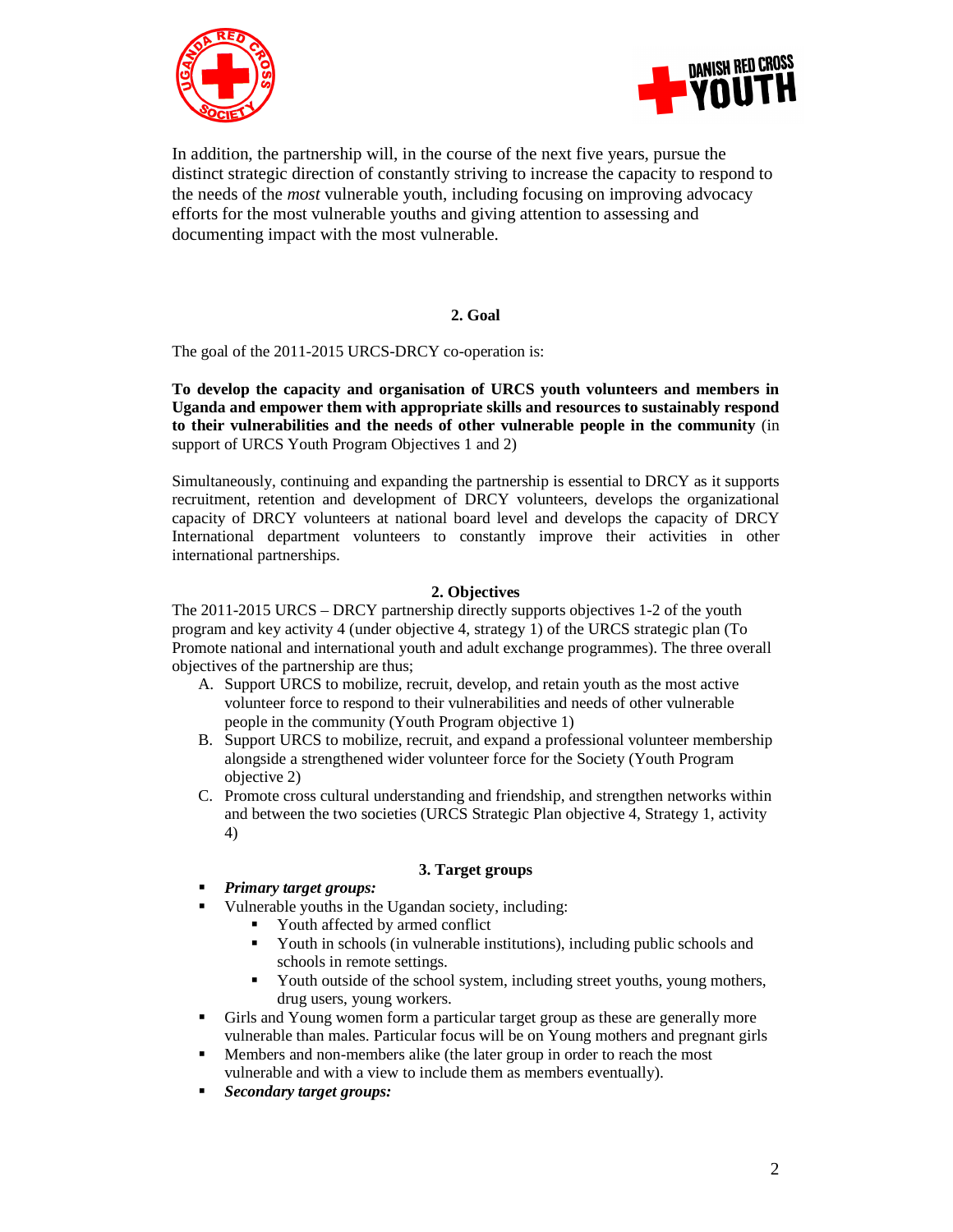



- URCS youth volunteers at national, branch, sub-branch and link level, implementing activities for vulnerable groups in the communities
- Youth Volunteers active at the political level of URCS, Branch Youth Council and National Youth Council.
- Youth Exchange Volunteers participating in the IYEP programme.
- Former Youth Exchange Volunteers
- **•** DRCY members and volunteers, local youth groups and the organisation as such.

### **4. Outputs**

**4.1 (Obj. a)** The capacity and organisation of URCS youth volunteers and management to identify and sustainably respond to the needs of the vulnerable in the communities strengthened at all levels of URCS (National, Regional, Branch, sub-branch, link) through recruitment and training of youth volunteers and organisation of youth activities and volunteers taskforces. Particular attention will be given to increasing the capacity of URCS to respond to the vulnerabilities and needs of the most vulnerable youths in post-conflict situations.

Activities include:

- Supporting URCS develop Baseline and Needs assessments in the involved communities.
- Preparation in branches, including defining of roles and responsibilities with BC and BYC and possible synergy and overlaps with other URCS Branch activities and taskforces (i.e. Peer-education or Red Cross Action Teams)
- Training of 24 Youths in LPS, Livelihood, IGA, PPM, and Advocacy for Youth rights in each of the 14 implementing branches
- Establishing and sustaining 1-2 Implementing youth volunteer taskforces in each of the 14 implementing branches
- Developing guidelines for Phasing out and handing over branch level taskforces at the end of the projects.
- **4.2(Obj. a)** Vulnerable youths in 14 URCS branches (6 in post-conflict Northern Uganda) have improved their Life Planning and Livelihood skills and social networks through participation in URCS sessions and social activities

Activities include:

- LPS courses for vulnerable youths in and out-of-school and in Postconflict situations
- Livelihood training and income generating activities for Youth in Postconflict situations and out side of the school system.
- Supporting livelihoods of youths
- Developing new activities and components to be combined with LPS for increased impact of projects with the specific target groups.
- Regeneration of URCS links in post-conflict settings
- Development of social activities, youth clubs, sports activities, and music dance and drama
- Establishment of 'Youth Corners' and / or 'community youth centres' in each branch as the centre for sports and social activities, information work and small scale income generating activities. The youth corners or youth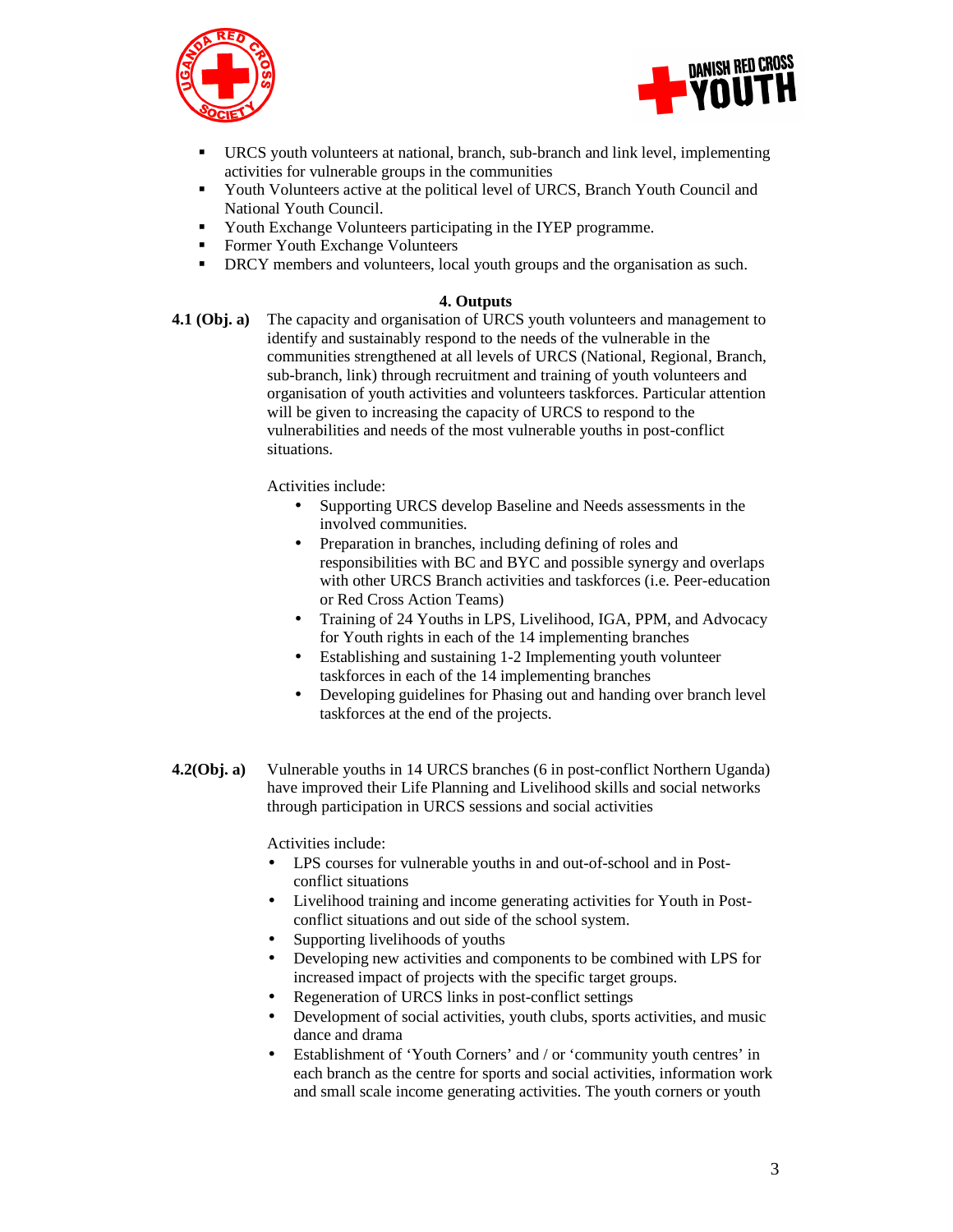



centres will also be able to focus on activities for specific target groups, i.e. young mothers.

- Supporting the URCS Youth Project Pool to be used to support branch and link own initiatives (support to the project pool includes strengthening guidelines, information and assistance in how to apply)
- **4.3(Obj. b)** The political youth structures of URCS, the National Youth council (NYC) and Branch Youth Councils (BYC) strengthened to play a greater role in leading and coordinating youth activities, taking the lead in setting youth priorities and goals for the society, sharing experiences within URCS and with partner national societies in East Africa and advocating for youth inclusion and participation in the Ugandan society.

Activities include:

- Mapping of Training needs of NYC and BYC members
- Support URCS conduct quarterly NYC executive and BYC meetings
- Leadership, PPM, M&E and Advocacy training of NYC and BYC
- Support BYC carry out annual Youth day at branch
- Support BYC initiatives to start up new activities.
- Developing Advocacy tools, including 'NYC program of opinions' and tools for branch level advocacy activities and events.
- Supporting BYC and NYC advocacy work
- Develop and streamline monitoring tools
- Supporting BYC monitoring visits in links
- Supporting NYC monitoring visits in Branches
- Supporting network activities with neighbouring countries Red Cross societies
- **4.4(Obj. b)** The international Youth Exchange program (in-coming as well as out-going) contributes visibly (directly and indirectly) to URCS Strategic plan and Youth Program priorities during and beyond the obligatory exchange activities

Activities include:

- Development of guidelines for Ugandan participants' obligation in URCS beyond their exchange contract
- Support Project steering committee (PSC) (primarily consisting of Exdelegates), incl;
	- o PSC quarterly meetings
	- o project conceptualisation and development
	- o Fundraising
	- o Training of new Ugandan youth leaders and DYVs.
	- o Development and maintenance of database of ex-delegates' competencies and skills that can be utilised by URCS
- Define and Support ex-delegates support to branches, incl.
	- o Branch trainings of BYV and LPS taskforces in ICT, PPM, M&E, Leadership
	- o Carry out general branch-level ICT trainings.
	- o Support to Branch develop applications to the project pool
	- o Support branch starting-up of new activities, including Youth Corner.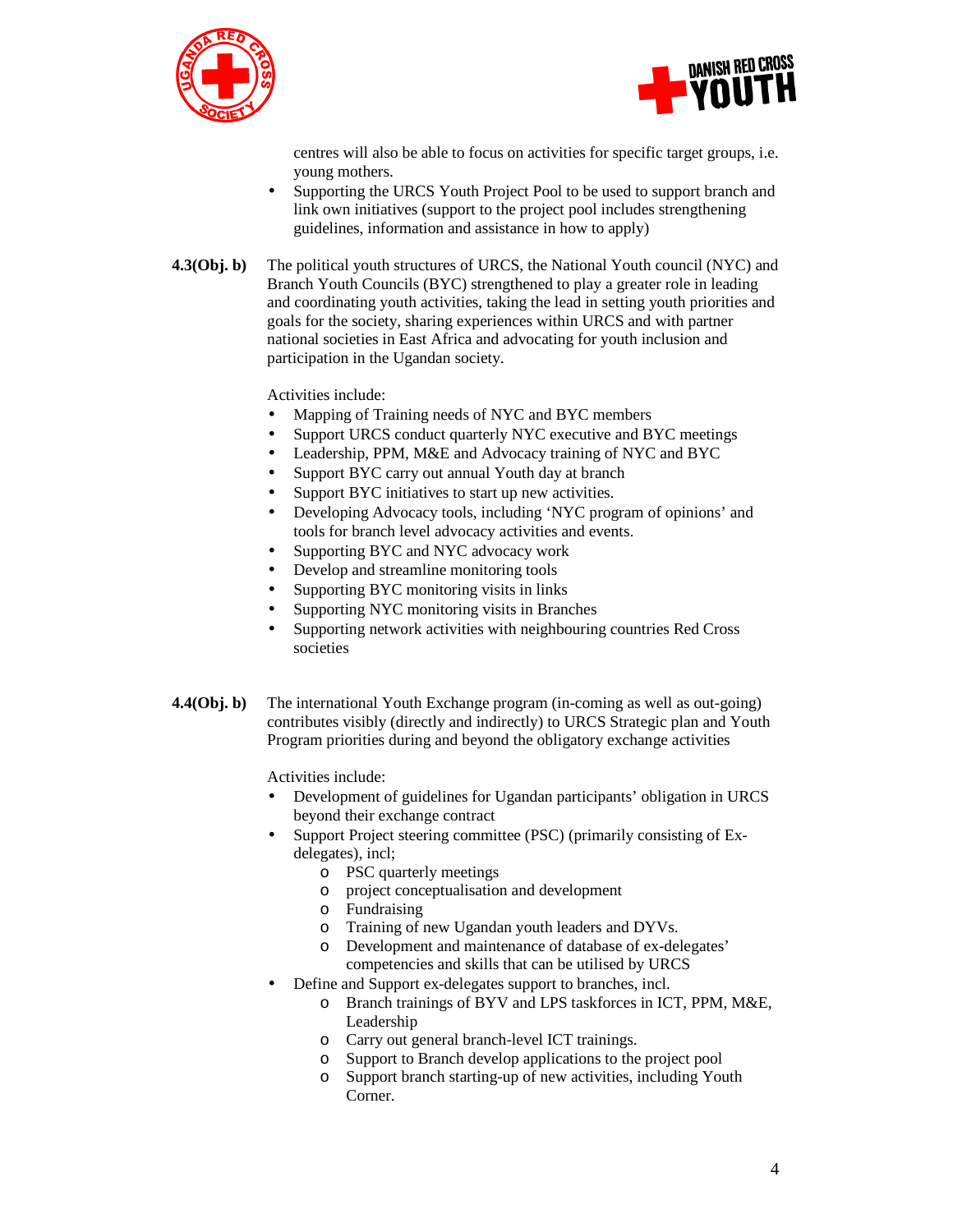



**4.5(Obj. c)** International Youth Exchange Program continued, strengthened and balanced in terms of numbers of volunteers exchanged between URCS and DRCY

Activities include:

- Defining and sharing of purpose and objective of IYEP program, including the stay in Denmark, with all stakeholders (guidelines attached to this agreement)
- Preparation of volunteers to be exchanged (guidelines attached)
- Exchange of 10 URCS and 10 DRCY youth volunteers annually.
- Carrying out of Information activities about the youth exchange and developmental and cultural issues in Denmark and Uganda
- Friendship formation and mutual understanding between Ugandan and Danish Youths.
- Increased possibilities for experience sharing and learning across the two organisations, by facilitating increased participation from URCS youth volunteers (implementing and political levels) in DRCY national activities and meetings and vice versa.
- **4.6 (Obj. a-c)** URCS and DRCY management cooperation, monitoring and evaluation and financial reporting streamlined for maximum efficiency.

Activities include:

- Monthly report from DRCY to URCS on activities, priorities and new developments in relation to the Uganda cooperation
- Quarterly narrative and financial reports, including progress and challenges in project implementation, overview of spending and cash requests for up-coming period prepared and submitted by URCS to **DRCY**
- Semi-annual project visits and coordination meetings in Uganda.
- Development and implementation of streamlined monitoring and evaluation tools tracking and documenting qualitative impact of LPS and other project activities with the target groups to be used by all branches.
- Timely sharing of final reports from IYEP activities in Ugandan and Denmark

#### **5. Expansion of partnership activities**

URCS and DRCY will strive to develop and expand joint activities and projects throughout the partnership period in order to continuously scale-up efforts to improve the lives of vulnerable youths in Uganda and to further develop the capacity and organisation of URCS. New project activities can be developed bilaterally or involving addition partner national societies, primarily DRC.

New activities and projects will be developed in line with the objectives and target groups set out in this agreement and the 2011-2015 youth Program.

- Anticipated new projects and activities within the partnership agreement period include;
	- o General expansion of project activities to include 22 rather than 14 branches
	- o Livelihood, LPS and Community development activities in Karamoja
	- o Support to youth that suffer from drugs and substance abuse
	- o Joint support to development of Youth activities and organisation in an expected independent South Sudan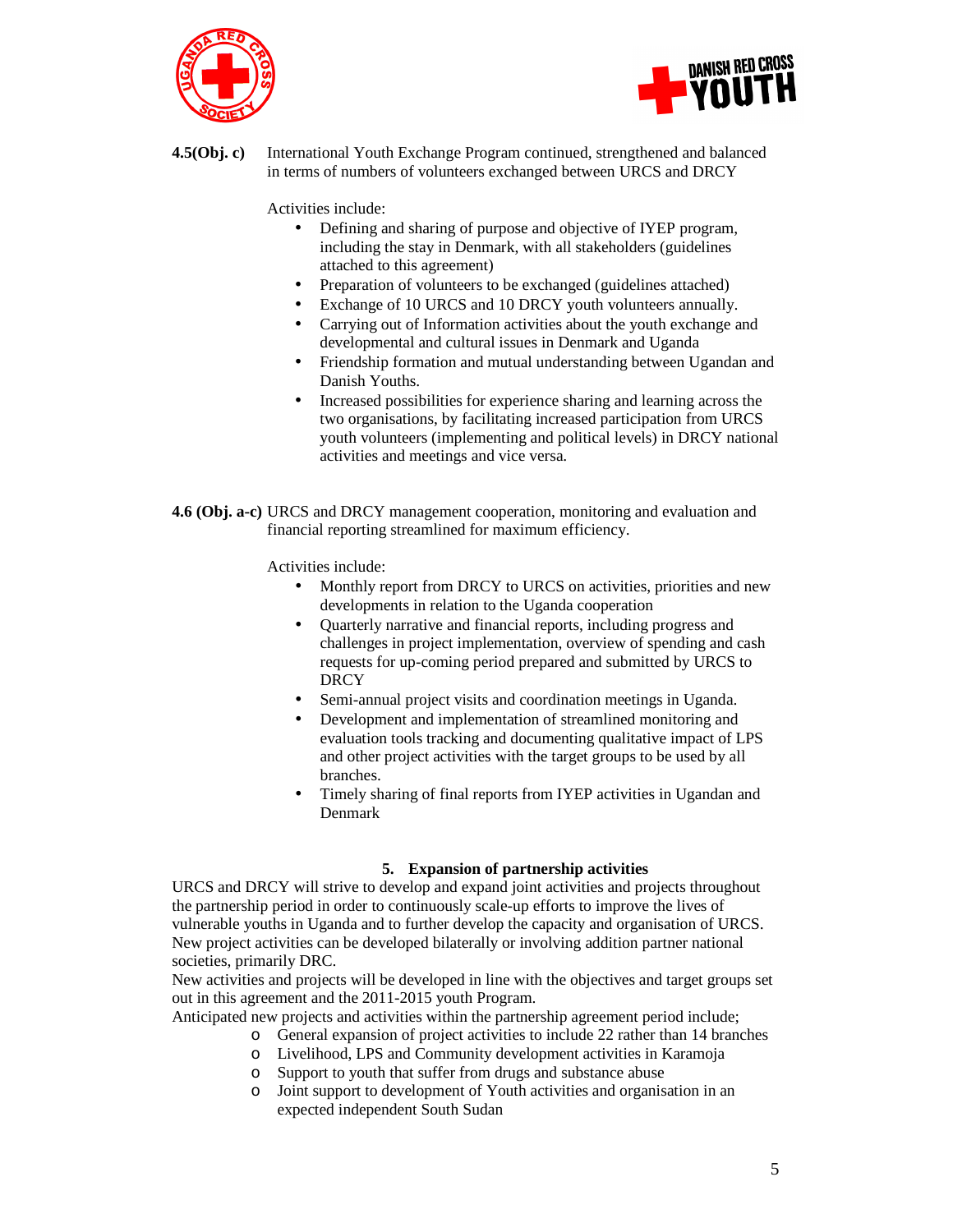



o Support to East African national societies' effort to develop youth volunteer organisation and initiatives through support of inter-regional youth leader exchange.

## **6. Selection, preparation of, and phasing out in, Branches**

### • **Selection of Branches**

- o Branches will be selected based on transparent selection criteria in the following categories (detailed Branch selection criteria annexed):
- o *Need for Youth activities*: The Branches must have a relevant and immediate need for youth-to-youth services for vulnerable youths.
- o *Branch capacity*: The capacity of the branch must be adequate to host youth volunteers, yet with a clear potential for further strengthening (preference will be given to branches with few or no youth activities)
- o *Geographical coverage*: The total 14 branches must be in at least four of the five regions to ensure geographical spreading of youth activities.

# • **Preparation of branches**

- o *Stakeholder consultations* internal and external will be carried out in all implementing branches prior to commencement of activities.
	- *Internal stakeholder consultation* will include the Branch coordinator, the BYC, representatives of the Branch Governing Board and focal persons for other youth activities, if these exist.
	- *External stakeholder consultation* includes community authorities, district officers and other organisations working with youth in the district.

## o *Baseline and needs assessments in branches*

- A baseline and needs assessment in the communities and within the branch volunteer force is carried out within the first two months of project implementation. (Guideline annexed)
- o *Goal setting for branch capacity development:* Each implementing branch sets qualitiative and quantitiative goals for the capacity development of the branch within the five year period, including:
	- number of increase in branch level youth volunteers,
	- increase in branch level youth activities,
	- increase in number of links.

## • **Phasing out in Branches**

At the beginning of the last year of implementation, each branch develops a phasing out plan, detailing the following:

- Integration, handing over and continuation of the LPS taskforce
	- o For instance integration with Red Cross Action Teams, peer education teams, four-part youth program
	- o Recruitment, training and organisation of task forces.
- Funding of Task force activities, meetings and transport, using
	- o Community fundraising efforts
	- o Other funding sources?
	- o Income generating activities?
- Establishment of alternative activities:
	- o Activities in proximity of branch office to minimise transport costs (i.e. youth corner)
	- o Activities in the links close to task force members homesteads to minimise transport costs.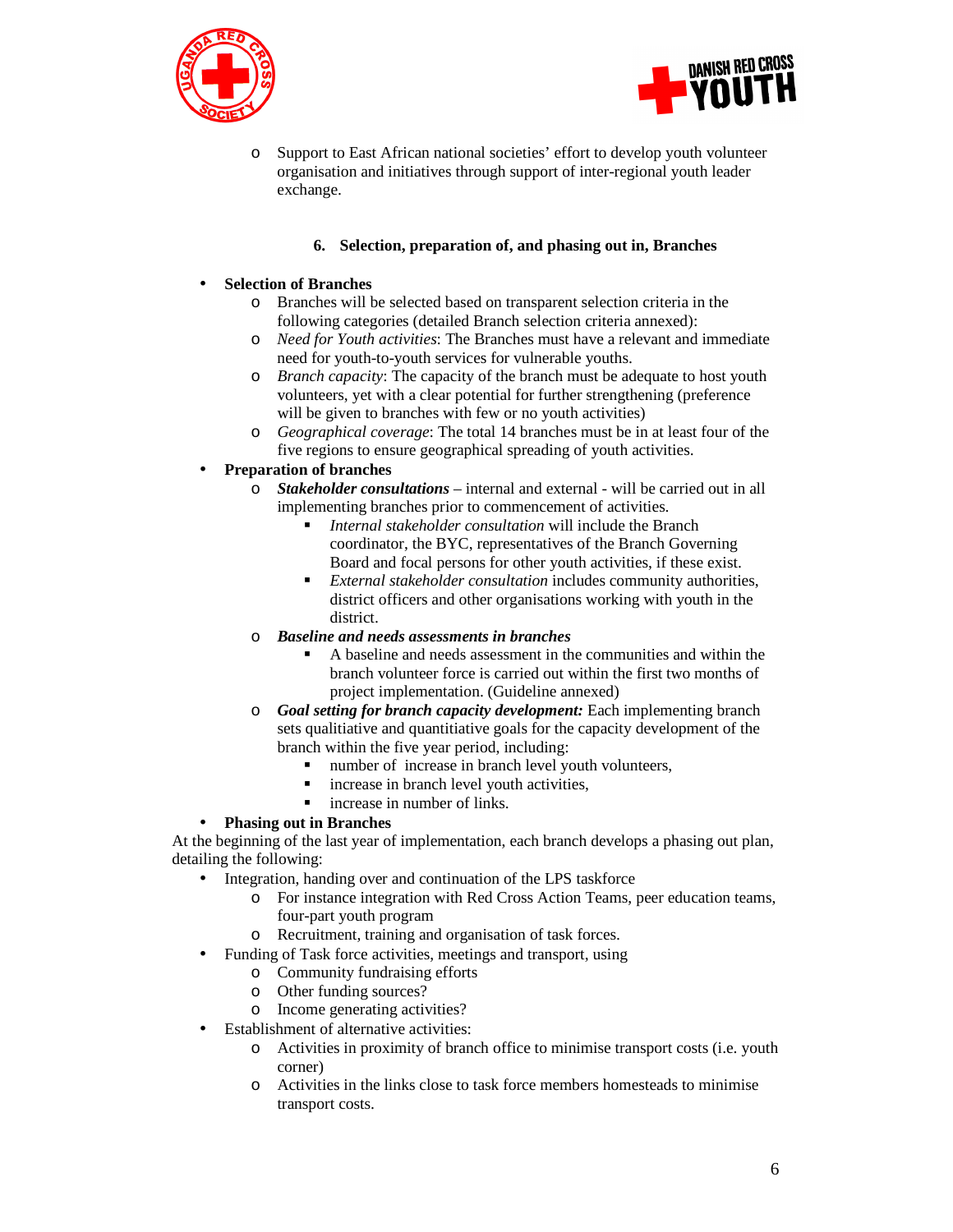



- Use of Project pool to fund youth activities
- Anticipated Support needs from ex-delegates

At the latest, three months before project activities ends, a handing over meeting is conducted with participation by Branch coordinator, BYC, LPS taskforce, other youth activity focal persons, BGB representative, deciding on a way forward in the branch.

# **7. Obligations of the URCS and the DRCY**

## 7.1 URCS will:

### *Project implementation and coordination*

- **implement all funded project activities in accordance with project documents,** activities and time schedules
- Immediately Report any suspicions and incidents of fraud, corruption and mismanagements of project funds to DRCY
- Coordinate branch level implementation of all project activities in Uganda
- Ensure an efficient, transparent and fair recruitment process of volunteers and staff on all projects.
- Consult DRCY on all substantial alterations of project activities, time schedules, target groups or any other alterations of project implementation
- Secure URCS political and senior management levels understanding and acceptance of project objectives, outputs and activities.

### *Monitoring, evaluation and reporting*

- Submit quarterly reports on outputs of the projects related to this agreement to DRCY
- Send monthly and final reports on the projects to DRCY.
- Conduct the midterm and final evaluation of this Partnership Agreement.
- Evaluate the projects and the trainings for the Ugandan Youth Volunteers in Denmark and share the results with DRCY.
- **Monitor the projects according to the guidelines in the Youth Program 2011-2015** (see chapter 11).

#### *International Youth Exchange Programme*

- Take responsibility for security and health for the Danish YV in Uganda according to shared guidelines.
- Identify the Ugandan YV based on shared criteria and send information on the selected volunteers at least 5 weeks before projects start in Denmark in order to get visa, tickets and insurance in time.
- Make clear criteria for project branches and select 14 branches: 4 branches for the youth leader project, 4 branches for the project in Northern Uganda and 4 branches to host the Danish Youth Volunteers.
- Make annual strategies in each of the branches involved in the projects and plan the stay of the YV. This includes division of roles and responsibilities according to the guidelines of the projects.
- Implement the projects in the selected branches.
- Prepare the Ugandan YV for the stay in Denmark and the work which is to be done in Uganda afterwards, which includes training in LPS.

#### *Roles and responsibilities of URCS Youth Leaders attached to the IYEP*

 The UYLs work under the Youth Program officer and the branch coordinators / Regional officer.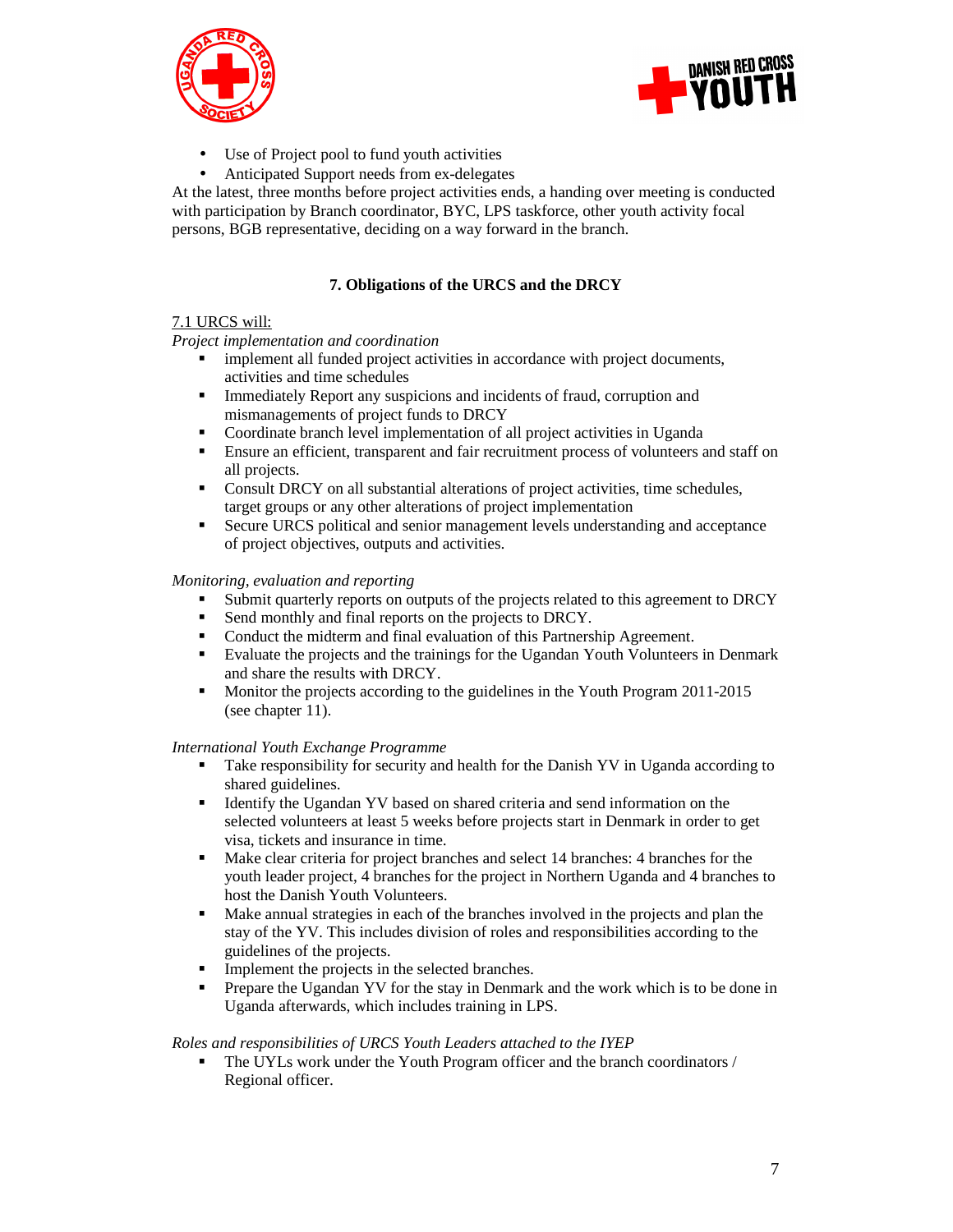



- In Denmark the UYLs are obliged to follow the program developed by DRCY, including information activities in Danish Schools
- In Uganda the UYLs are obliged to carry out partnership and project activities under this partnership and joint projects for a period of eight months upon return to Uganda.
- For a subsequent period of at least one year the UYL are obliged to be a part of the ex-delegates club and be available to support branch or NYC requests for assistance.

#### *Partnerships*

 Make sure that all cooperation partners within youth, including DRCY and DRC, contribute to the overall objectives and the immediate objectives in the Youth Program 2011-2015.

### *Funds and finances*

- Provide DRCY with budgets on the projects.
- Make quarterly accountings on the project expenditure and share them with DRCY.

### 7.2 DRCY will:

*Monitoring, evaluation and reporting* 

- **Participate in midterm evaluations, final evaluations and project visits.**
- Conduct final evaluations on the IYEP in Denmark and share the results with URCS.

#### *International Youth Exchange program*

- Take responsibility for security and health for the Ugandan YV in Denmark according to shared guidelines.
- **•** Create and share the program for the stay of the Ugandan YV in Denmark at least four months before the start of the program.
- Facilitate the 6-8 weeks' stay, the implementation of the projects and the trainings of Ugandan YV in Denmark.
- Select Danish Youth Volunteers using the agreed criteria and prepare Danish YV for the stay in Uganda and train them in the appropriate skills

### *Roles and responsibilities of DRCY youth Volunteers and Youth volunteer delegates in Uganda*

- DRCY will post eight youth volunteers (DYVs) in four URCS branches for a five month period every year, including one free month where DYVs implement individual plans.
- The DYVs work under the branch coordinator and the URCS Youth program Officer
- The DYVs are responsible for branch level implementation of the DRCY LPS project (funded by PRNGO) in cooperation with URCS volunteer taskforces. In addition, the DYVs carry out other assignments within the branch, as per request by the Branch coordinator.

#### *Partnerships*

- **Participate in coordination meetings between cooperation partners.**
- 1-3 DRCY youth delegates will be posted with URCS for up to 9 months, working on a range of the activities within the partnership.
- One Youth Volunteer Delegate will be posted in Northern Uganda to specifically support the LPS North project
- The Youth Volunteer Delegates work under the regional officers and the Youth Program Officer.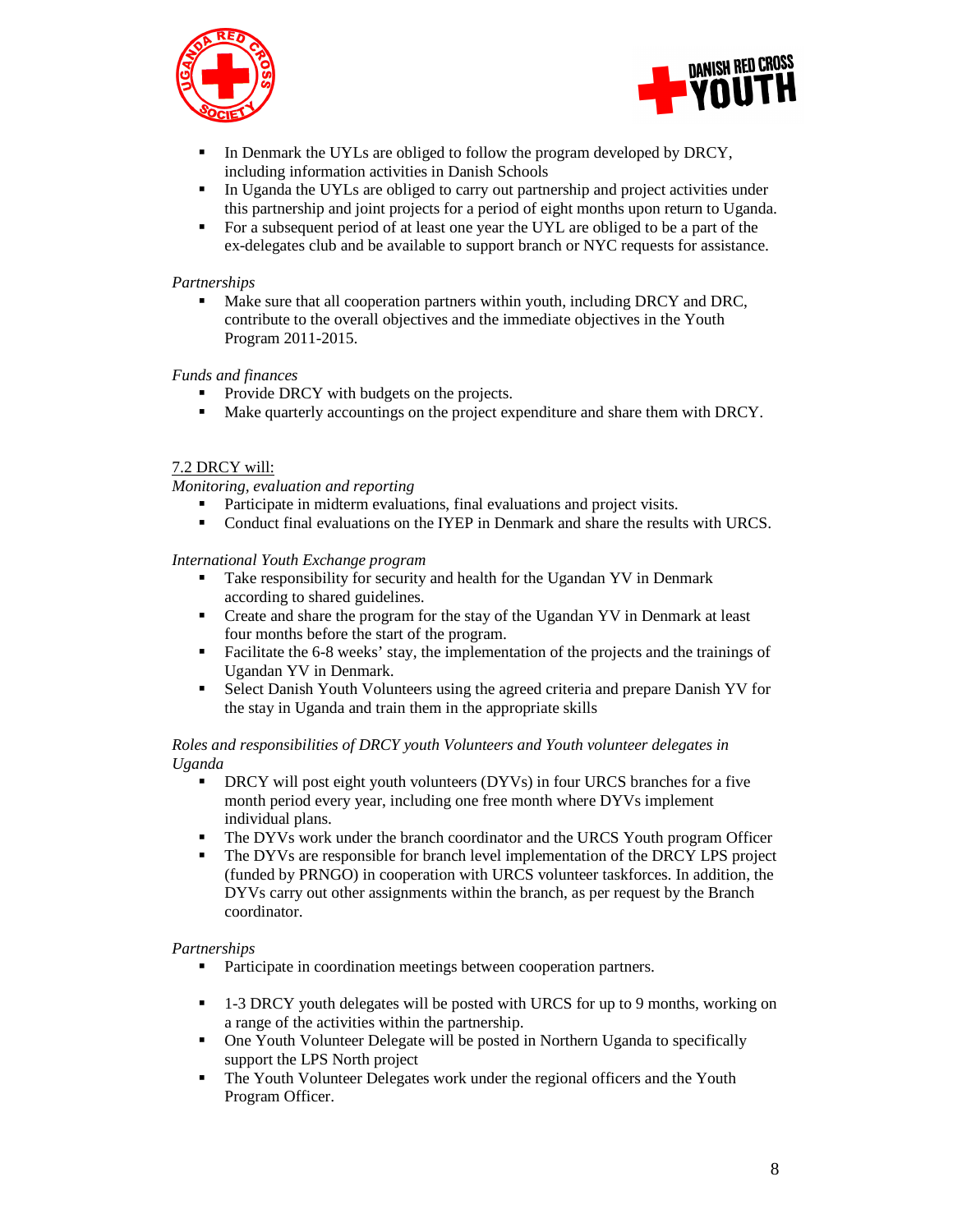



*Roles and responsibilities of DRCY Youth Volunteers and Youth volunteer delegates after returning to Denmark* 

- The DYVs are obliged to participate actively in the DRCY Uganda group for 12 months upon return to Denmark.
- The DYVs are responsible for:
	- o Information activities and recruitment and preparation of a new team of 8 DYVs; support to DYVs while posted in Uganda and evaluation upon return to Denmark
	- o Prepration, hosting and training of the team of Ugandan Youth Leaders in Denmark.
- The Youth Volunteer Delegates are responsible for drafting final reports to URCS, DRCY and the donors, handing over and preparation of new delegates, information work (writing at least one news article to the DRCY website).

*Funds and finances* 

- Obtain funding for the projects within the partnership.
- Approve the budgets made by URCS.

#### **8. Time-schedule**

### **8.1 Time-schedule for Danish youth volunteers programme every year**

Oct./Nov: DRCY selects Danish YV and presents their applications to URCS.

- Dec: URCS provides DRCY with a draft programme of the stay and the training the DYV's are going to have in UG and coordinate it with DRCY.
- Jan: DRCY prepares DYV's
- Feb June: DYV-stay in Uganda, consisting of four months programme in selected Branches, including one week for preparation as well as an evaluation, and one month of private programme. A final evaluation is conducted in December.
- July: Evaluation for DYV's in Denmark.
- Aug/Sep: Follow-up disseminations in Denmark for information and recruitment of new DYV's.
- Sep/Oct: URCS-DRCY: discussion on improvements and development of the programme.

Sep onwards: Follow-up activities in Denmark and Uganda.

#### **8.2 Time-schedule for Ugandan Youth leader programme every year**

- March: URCS: Selection of Ugandan YL and information to DRCY on selected UYL's.
- **June/July: URCS: Preparation of UYL.**
- August: eight weeks programme for ULTV in Denmark.
- Sep/Oct: UYL and DLTV attend DUF course
- October: Evaluation in Denmark
- October: UYL and DLTV travel to Uganda and start working
- November and onwards: Follow-up activities in Denmark and Uganda.

#### **8.3 Time-schedule for Danish long term volunteer programme every year**

- May: DRCY: Selection of DLTV and information to DRCY on selected DLTV.
- August: Preparation of DLTV.
- Sep/Oct: DUF course and programme in Denmark.
- October: Evaluations in Denmark
- October: travel to Uganda and start working
- November and onwards: Follow-up activities in Denmark and Uganda.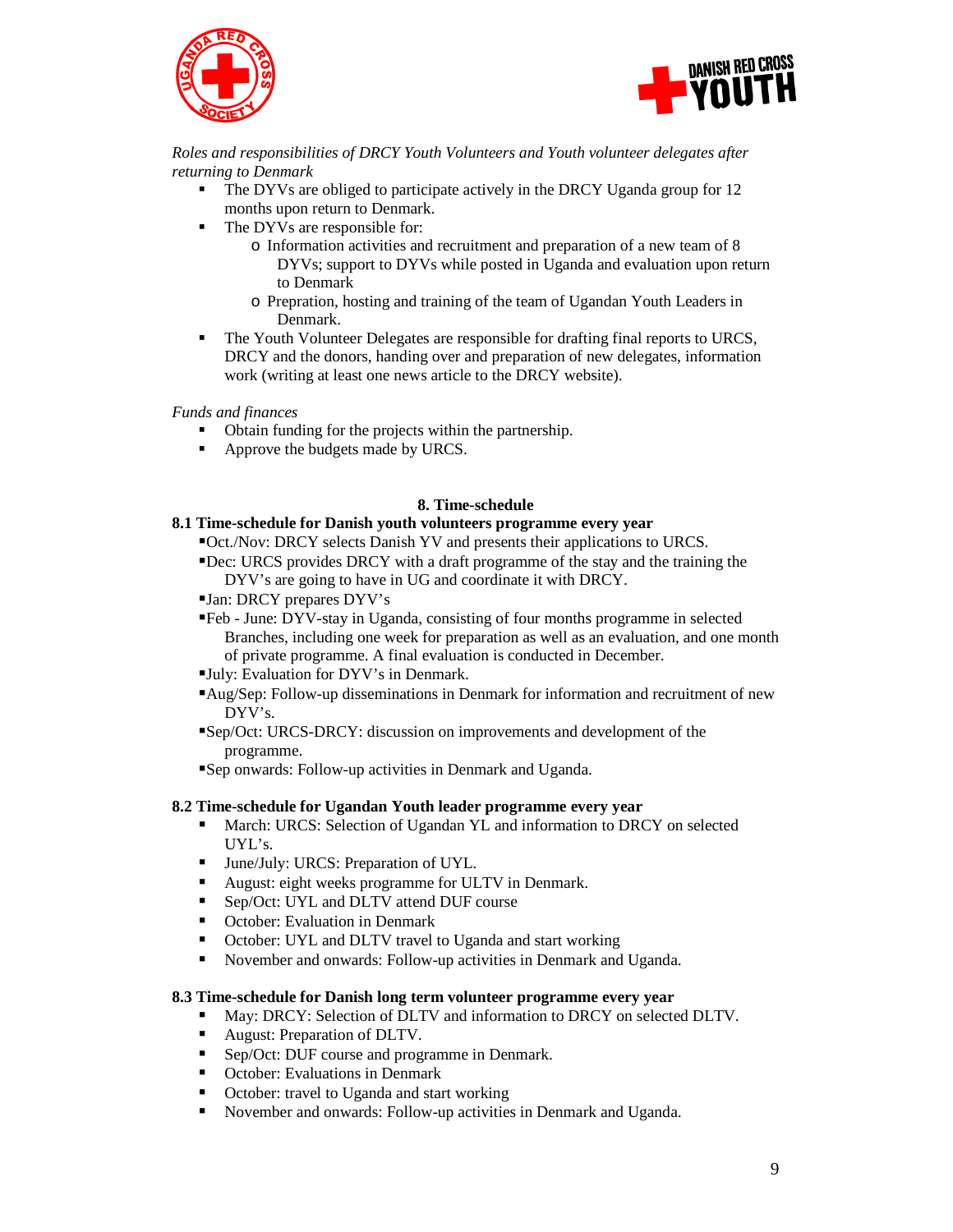



### **9. project visits**

Project visits

Project visits will be carried out twice annually, in March/April and in September/October in connection with the URCS partner meeting.

It has previously been of great value to have joint project visits during the implementation of projects. In the cooperation of this period of 5 years we will have two annual project visits by the International Coordinator from DRCY and two volunteers from the Uganda Group together with the Youth Program Officer and members of the Project Steering Committee. The purpose of the project visits is to

- Supervise the branches and the youth volunteers involved. This will contribute to the goal of having quarterly supervisory visits in the branches in the Youth Program 2011-2015.
- Get a nuanced and shared understanding of the ongoing projects the successes and the challenges.
- Get the opportunity to revise and improve on the ongoing projects during the project period.
- Enjoy the sun and fresh passion fruit juice.

Get a base for having a successful joint midterm and final evaluation on the projects. The monitoring aspect will be concerned with getting a shared understanding on the projects rather than a systematic M&E. The latter will be conducted with specific M&E tools and in line with the Youth Program 2011-2015 as described in chapter 11.

#### **10. Volunteer-to-volunteer communication and cooperation**

As a key objective of the partnership is to strengthen the capacity and the skills of the youth volunteers, the communication between youth volunteers in the partner countries is a main factor in the development of the partnership and the projects.

Volunteer-to-volunteer communication and cooperation is important in order to

- Develop the projects in relation to the experiences of the involved youth volunteers
- Stress that the projects are based on the capacity and the skills of the youth and that the youth volunteers are the main output and the main input in the partnership projects.
- Strengthen the understanding between Ugandan and Danish youth volunteers
- Improving the communication skills across cultures and borders.

Volunteer-to-volunteer communication within the partnership is encouraged through the Project Steering committee in URCS and the Uganda Group in DRCY, which are the two volunteer groups primarily engaged with organising and coordinating partnership activities and developments.

### The Uganda Group

The Uganda Group has existed as long as the partnership between DRCY and URCY. It consists mainly of Youth Volunteers that have been participating in the IYEP in Uganda. The Uganda Group is under the International Steering Committee in DRCY, responsible for cooperation with partnership countries, and it is assisted by an International Coordinator. In cooperation with the International Coordinator the Uganda Group is responsible for the obligations listed in chapter 5, which includes the development of the partnership through visits, evaluations and communication with the Youth Volunteers in Uganda.

#### The Project Steering Committee

The Project Steering Committee communicates directly with the DRCU Uganda group in project developments, monitoring, preparation and training of volunteers with the Uganda Group in DRCY.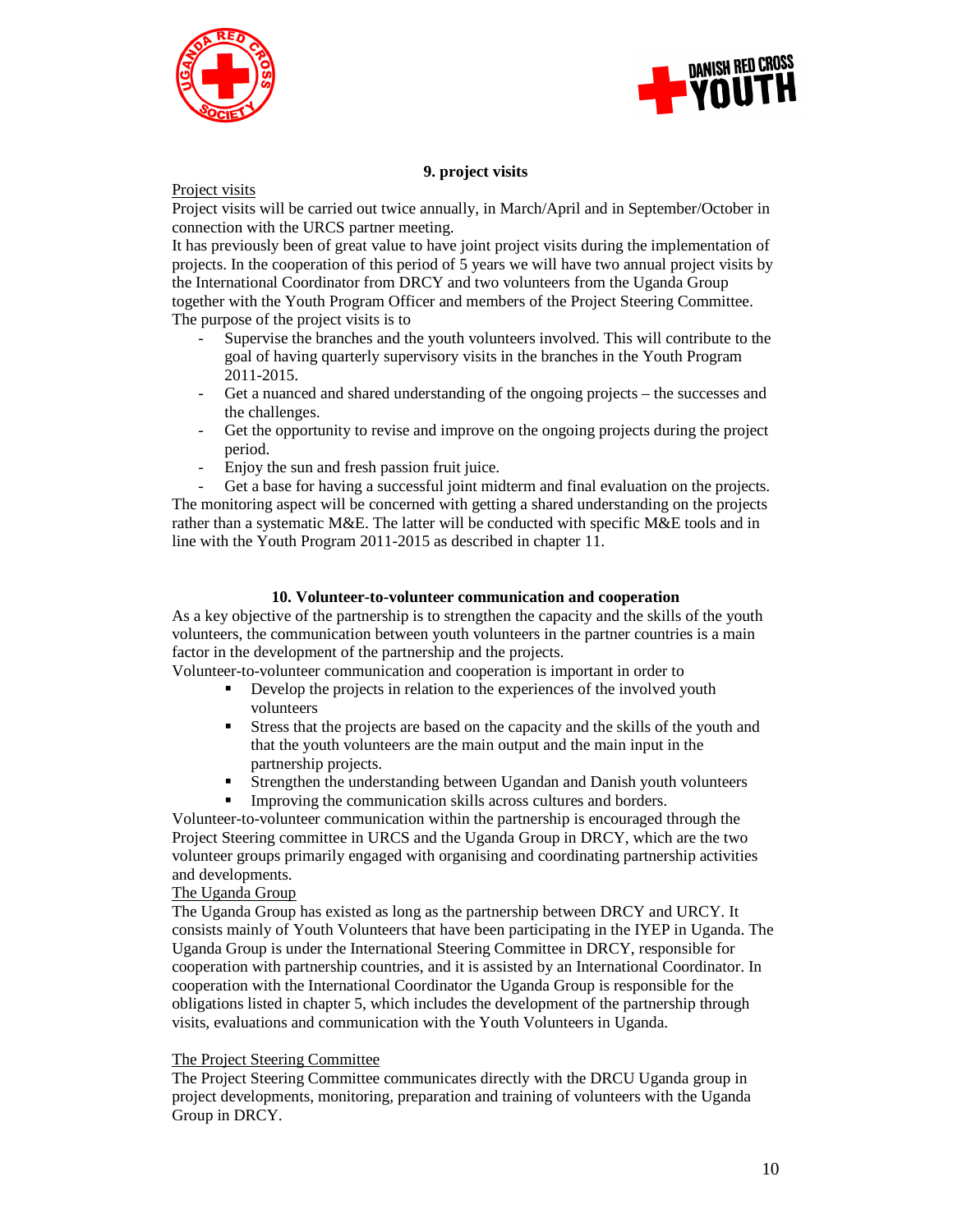



### **11. Sustainability and exit strategies**

### **Sustainability**

All project and partnership activities work towards strengthening and developing the capacity and organisation of URCS and DRCY Youth in order to establish strong volunteer-based youth projects and activities able to independently address the needs of vulnerable youths and their communities. Thus, the entire cooperation works towards creating maximum sustainability.

This is primarily done through the following strategies:

**Securing ownership** by supporting the youth develop their own activities and interventions in accordance to needs that they identify in the communities.

*Strengthening a self-renewable volunteer organisation* by focusing on training trainers that can recruit and train others and developing an organisation of youth volunteers that encourage volunteers to take responsibility and fill volunteer leadership positions

*Strengthening a self-supportive organisation of youth volunteers* by helping the youth groups and taskforces develop income generating activities to support continuation of activities after project funding runs out

*Financial sustainability of branch level taskforces* is a primary concern and the partnership focuses specifically on assisting volunteer taskforces obtain financial sustainability through:

- Encouraging community fundraising initiatives (Charity walks, cooperation with private businesses)
- Establishing Income generating activities in combination with activities for the vulnerable
- Encouraging a revision of URCS youth membership fees to allocate a certain percentage of the funds to youth activities (thereby also strengthening the motivation of youth volunteers to recruit new members)

*Financial sustainability of National Youth Council* core activities is of equal concern and URCS and DRCY will strive towards securing a sustainable funding of NYC core activities rather than relying on project funding by;

> • Encouraging a revision of URCS youth membership fees to allocate a certain percentage of the funds to NYC costs (thereby also strengthening the motivation of youth volunteers to recruit new members)

#### **Exit strategies**

After five years of implementation, the project will phase out in the current 14 branches. All branches will develop phasing out and handing over strategies (see section 5 of this agreement). Emphasis will be on:

- Developing a realistic and implementable plan for taskforce continuation and integration with other branch activities and local funding of activities
- Enabling project pool support to cover phased out branches
- Using Ex-delegates to support phased out branches

#### **12. Monitoring and Evaluation**

DRCY will comply with and contribute to the monitoring and evaluation framework for the 2011-2015 Youth Program as set out in the program document, and will to the maximum extent possible adopt indicators methods from this framework in all project monitoring and evaluation.

• **Monitoring of Partnership activities**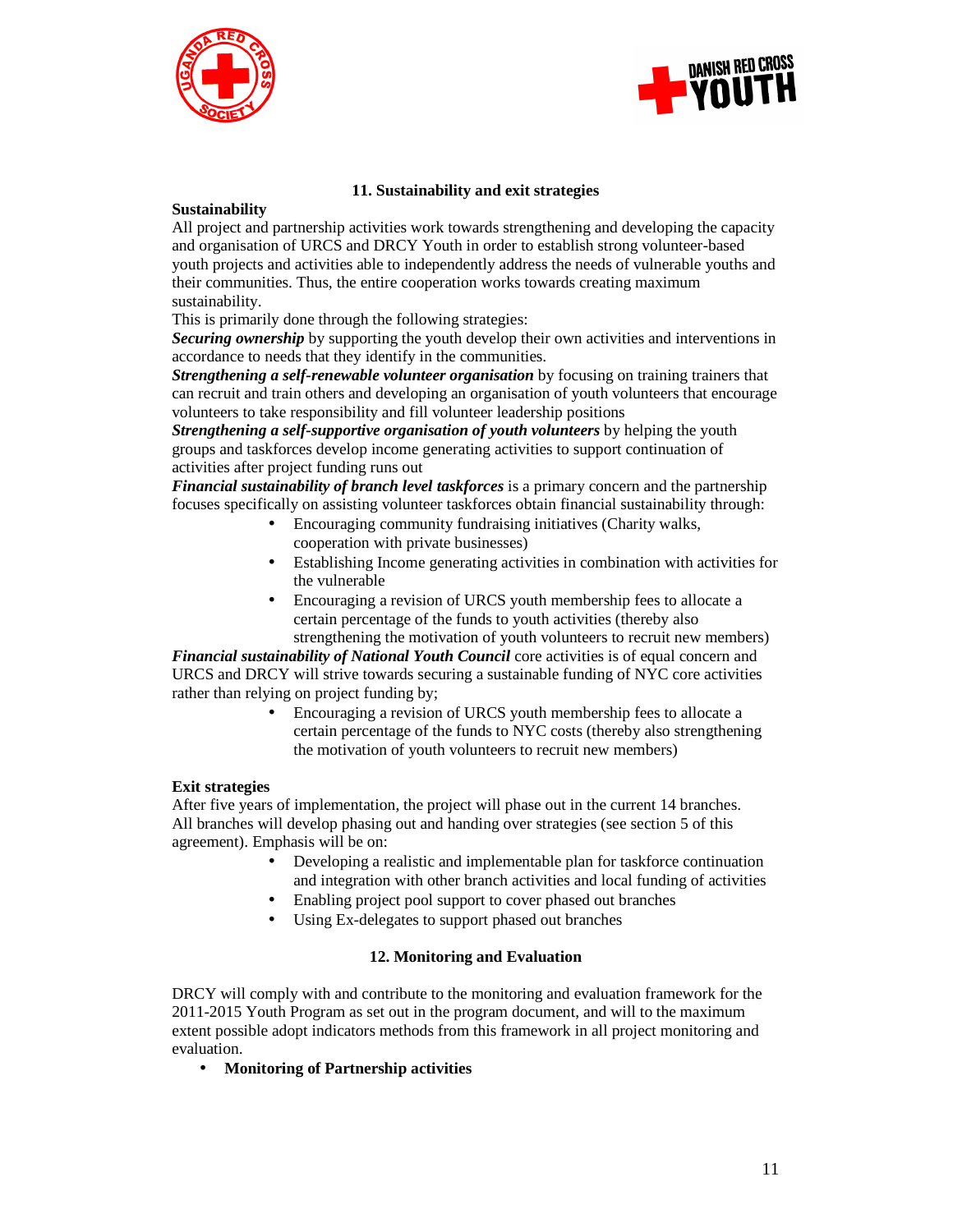



- o Monitoring of progress and activities within the partnership will be managed by the Youth Program officer, who will submit quarterly monitoring reports to the DRCY.
- o In addition, all Danish Youth Volunteers posted in Uganda will submit monthly monitoring reports.

### • **Evaluation of impact with the target groups**

- o The 2011-2015 partnership puts special attention to qualitatively assessing the impact of projects and activities with the primary target groups. Throughout the partnership period, the following initiatives will be taken:
- o Qualitative monitoring tools for assessing individual behaviour change will be developed, revised and applied in all projects targeting vulnerable youths
- o Community baseline and impact assessment tools will be developed, revised and applied in all branches, including assessments of the impact of advocacy activities.
- o Findings from across the branches will be developed into a combined midterm evaluation and final evaluation of impact with the target group at individual level (including social network development), community level and national level.

## • **Evaluation of the overall partnership**

- o A midterm evaluation of the partnership activities and cooperation will be carried out in mid 2013, revising the priorities, cooperation and activities of the agreement.
- o A final evaluation of the partnership will be carried out in the last quarter of 2015, assessing the achievement and challenges of the partnership and setting the priorities and focus areas for a subsequent agreement.

## **13. Management and reporting**

## • **Management**

- o DRCY International Coordinator and URCS Senior Youth Programme Officer have the overall responsibility for the implementation of the partnership projects and activities, including financial issues, fundraising, reporting to donors and senior management, proposal development and the overall security of youth volunteers in Denmark and Uganda respectively.
- o Major new developments, programs, partnership agreements and proposals must be approved by senior management and / or boards in accordance with the regulations in each organisation.

#### • **Reporting**

- o All youth delegates, youth volunteers and youth leaders participating in the exchange program submit monthly reports to the youth officer / international coordinator in the country of work.
- o DRCY international coordinator and URCS senior youth program officer jointly prepare annual implementation plan (January-December), detailing the budgets and main activities to be carried out in Uganda pr project pr quarter. The Annual implementation plan is updated and adjusted continuously when new project funding is obtained.
- o The URCS senior youth Program officer submit quarterly reports to the DRCY international Coordinator. The report contains a narrative section, describing the progress in implementation of each of the joint projects (incl exchange programmes) and a financial section detailing the spending of each project for the preceding project period against the approved budget,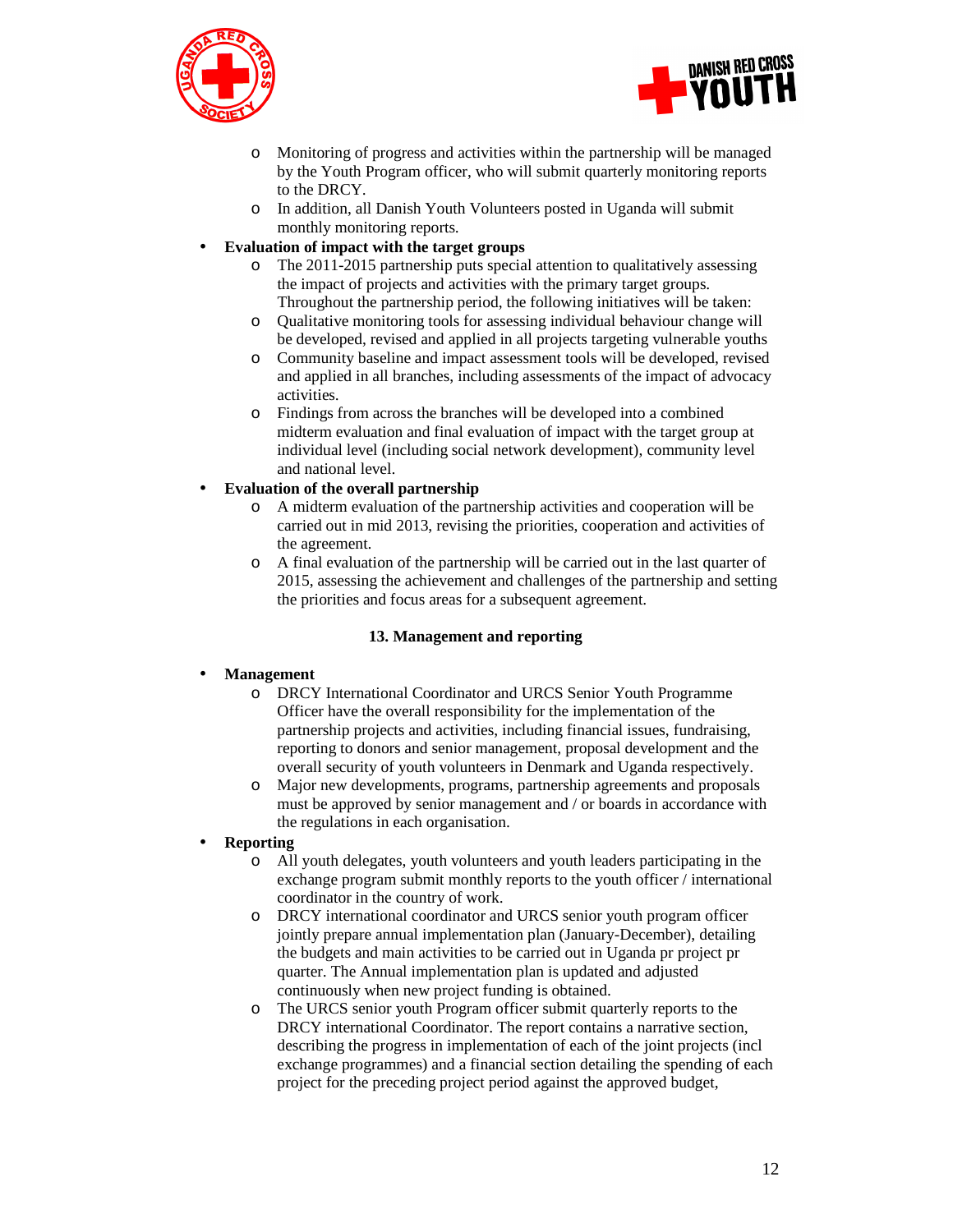



including a full financial report (Navision Print), and a cash request for each project for the coming three months period. (reporting format attached)

- o DRCY international coordinator is responsible for compiling all status and final reports to the donors, narrative as well as financial, within the approved reporting deadlines.
- o URCS are obliged to participate in compiling narrative and financial reports by submitting data and financial reports at least three weeks before the final reporting deadlines.

### • **Communication**

o URCS senior Youth Program Officer and DRCY international Coordinator carry out biweekly telephone conferences to keep each other updated on project progress and challenges.

### **14. Funding and financial issues**

### **Funding**

DRCY is dependent on project funding for the implementation of activities under the youth program and this partnership agreement and can therefore not guarantee full funding for a five year period. In addition, funding for core charges and management can only be covered to the extent that the back donors of DRCY allow it. Within these limitations, the partners agree to the following

- DRCY will take the lead in securing funding for all activities set out in this agreement and the activities supported by DRCY in the 2011-2015 youth Program.
- DRCY and URCS will develop proposals jointly and both partners are obliged to contribute to project conceptualisation and proposal development.
- URCS will take the lead in developing the budget for activities in Uganda.
- DRCY and URCS will strive to obtain funding from new Danish and international donors in order to broaden the financial landscape.
- If external funding is *not* obtained for the international Youth Exchange, DRCY will fund the exchange of 6 URCS youth Leaders for a three weeks' period in Denmark each year.

## **Financial Issues**

- Funds will be transferred from DRCY to URCS on a quarterly basis. URCS submits a combined cash request for all funded projects, detailing the funding requested for each project for the period, the total amount already transferred to the projects and a financial report of spending in the previous period per project, including transfers to branch and regions (part of the quarterly management report)
- DRCY will transfer all budgeted funds timely to URCS upon receipt of the abovementioned cash requests and financial reports from URCS. A working advance of one month's funds will be transferred in addition, in order to ensure consistent cash flow to the projects.
- URCS will ensure to transfer funds timely to regional and branch levels
- URCS will ensure that branch and regional level submit financial reports on time.

#### **15. Cooperation with other Red Cross Societies and Coordination meetings**

- Cooperation with other national societies will be encouraged in order to generate support for URCS youth activities and increasing the possibilities for International Youth exchange of Ugandan Volunteers.
- All partners will be requested to develop Partnership agreements or MoUs clearly describing how their cooperation with URCS supports the realisation of URCS 2011- 2015 Youth Program objectives. These agreements will be made available to all other partners to the URCS Youth Programs.